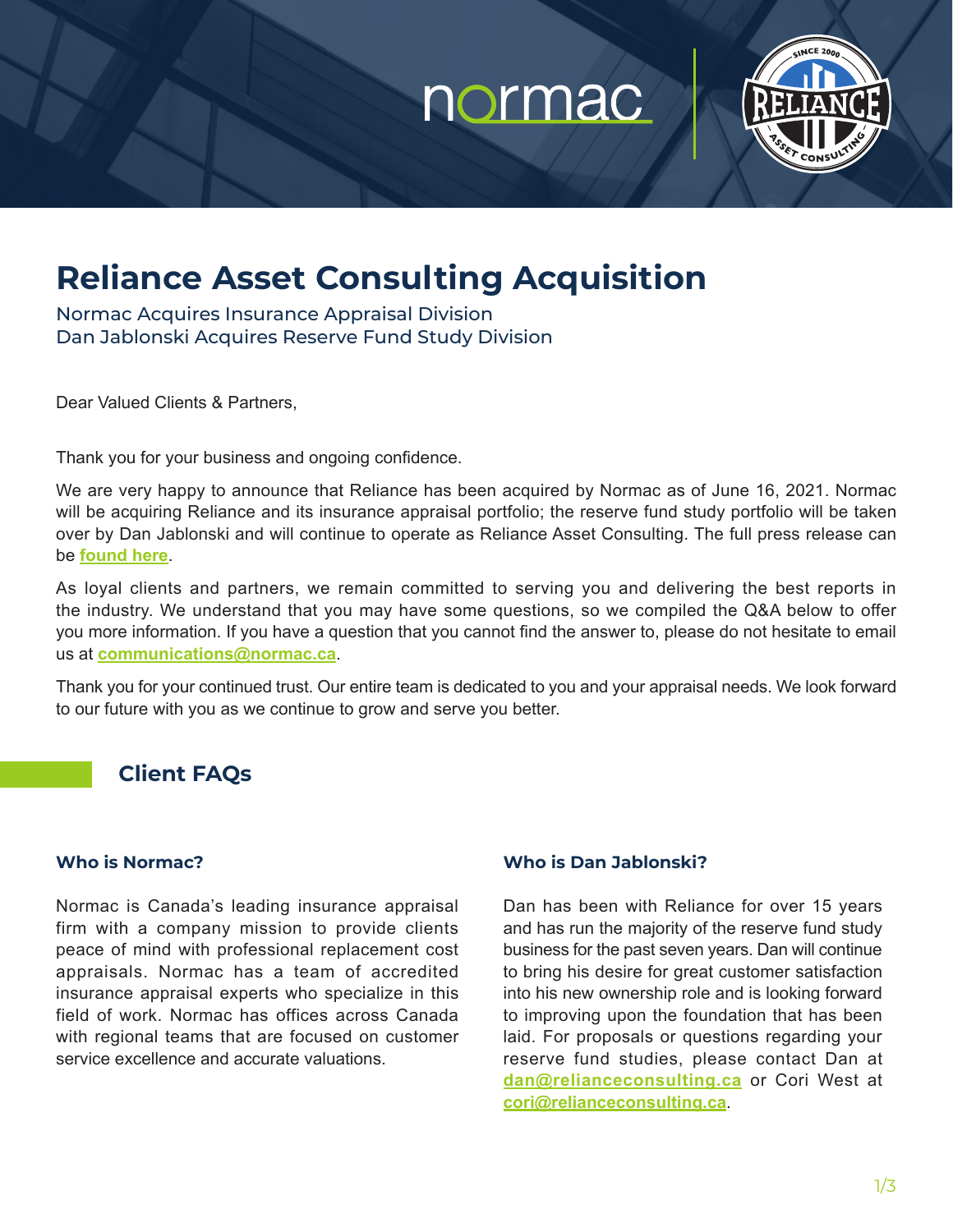#### **What will Harold Weidman's role be?**

Harold Weidman is excited to continue in his capacity of providing quality reserve fund studies and some oversight of reporting enhancement and quality control for appraisals and reserve fund studies. As many of you will attest to, he has had a constant industry presence. He has been available to answer property managers, boards, and councils and responds quickly, tapping into his 48 years of insurance appraisal experience and 20 years of reserve fund study planning. Ongoing education for condominiums and strata corporations is also important to him. Harold will remain active as author and Chairman of the Certified Reserve Fund Planner Professional Standards Committee - Real Estate Institute of Canada and advise on the new Certified Reserve Planner education requirements

#### **What does this mean for you, our clients?**

On a day-to-day basis, it is business as usual. Our operating hours remain the same and our customer service model stands. You will continue to work with the same people in our firm you have in the past, or you can reach out directly to the client services team standing by at Normac for your insurance appraisal and SIUD needs, or Cori at Reliance for your reserve fund study needs.

#### **Will the Calgary office remain open?**

Yes, the Calgary office will remain open and happy to serve you.

#### **How does this benefit me as a valued client and partner?**

Both Normac and Reliance have a shared commitment to high quality reports and continued customer service excellence. By joining forces, we will focus our attention and expertise on what is important – the customer and partner experience. We are also committed to supporting the property management industry in the communities we serve.

#### **How will my appraisal reports change?**

In the near future, you will notice a change in the branding and visual layout of the report; however, the report content will remain the same. The specific information that you have come to rely on for the report will still be included and it will fully satisfy the needs of insurance brokers and underwriters. You and your broker will continue to receive your reports in the same efficient and timely manner you are accustomed to.

#### **My appraisal is currently mid-cycle; will I receive all my update reports as expected?**

Yes, your appraisal programs remain intact. Clients and insurance brokers will continue to receive reports in advance of the program effective dates.

#### **Will the appraisal proposal you gave me still be honoured?**

Yes, we will honour all valid Reliance appraisals proposals.

#### **Will the Reliance RFS and Appraisal bundled savings program continue?**

Normac clients will continue to enjoy the same cost-saving benefits by bundling their programs together. Appraisal clients remain entitled to a fee reduction for reserve fund studies from Reliance Asset Consulting. All valid Reliance joint appraisal & RFS proposals will be honoured. For further information, please contact Cori at **[cori@relianceconsulting.ca](mailto:cori%40relianceconsulting.ca?subject=)**.

#### **Who do I contact for future proposals and business-related queries?**

You may continue to contact your go-to Reliance representative. We also have a team of Normac client service experts waiting to assist you. Any questions can be directed to **[info@normac.ca](mailto:info%40normac.ca?subject=)**. We offer quick proposal turnaround times and a convenient Request A Quote Form **[found here](http://www.normac.ca/request-a-quote)**.